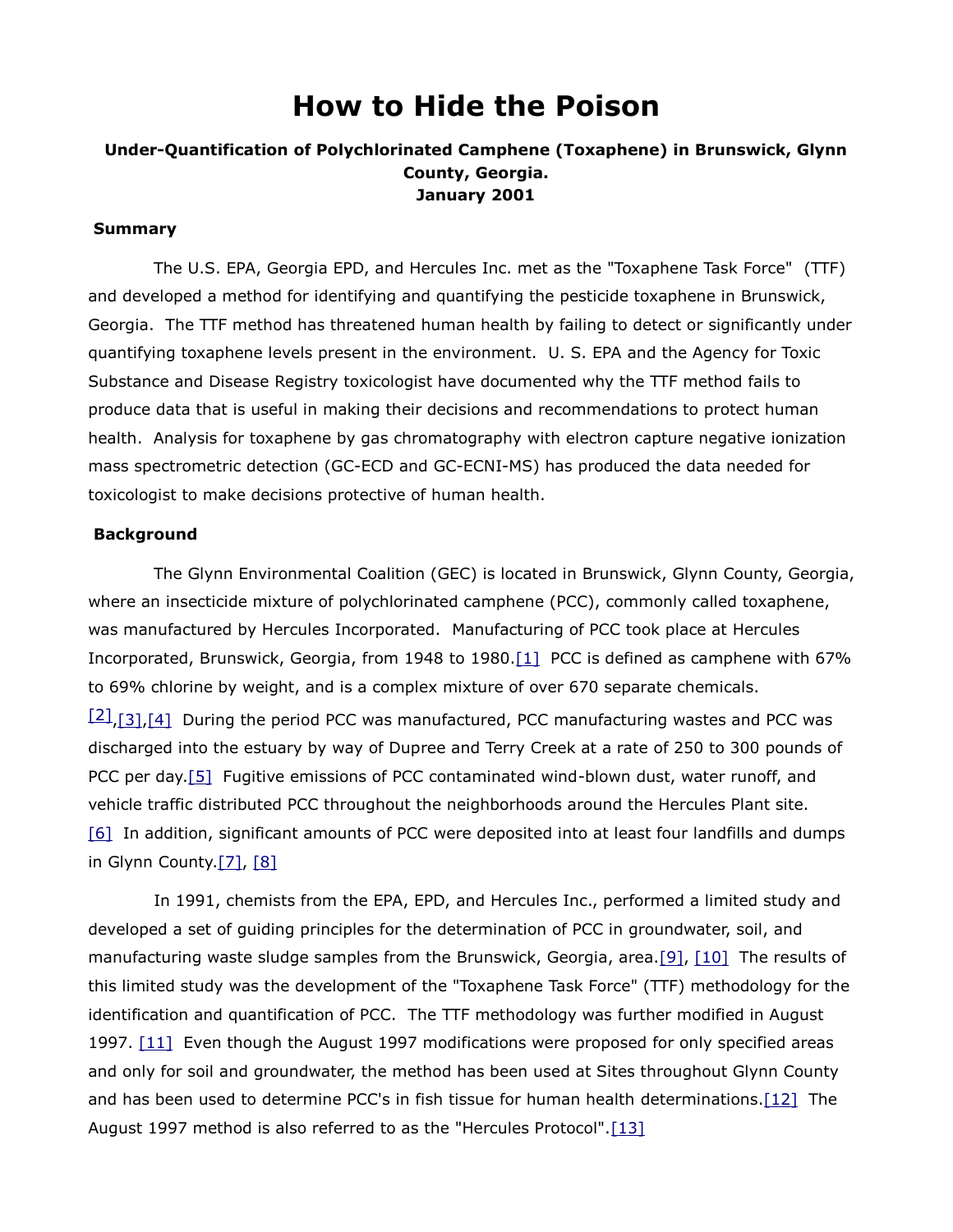The ability of the agreed upon TTF method to accurately identify and quantify PCC has been questioned by the Agency for Toxic Substance and Disease Registry (ATSDR) and the EPA.

### **Statement of the Problem**

The method developed by the TTF for the identification and quantification of PCC in Brunswick, Georgia, seriously underestimates the true amount present, and excludes the PCC chemicals that health officials are most concerned about. Specifically, the TTF method fails to report the "total toxaphene" and "apparent toxaphene" that are the basis of recommendations by the EPA, Food and Drug Administration (FDA), and ATSDR toxicologist to protect human health and establish cleanup levels at PCC contaminated sites.

Local, State and Federal health officials rely upon the accuracy of data gathered on PCC levels to make recommendations to minimize or eliminate exposure of citizens through consumption of contaminated seafood, water, or contact with contaminated soil, sediments, and sludge. Based on PCC data collected, interim actions are recommended to protect the public in the form of seafood consumption advisories, and emergency removal actions, while long-term remedies are developed. High quality and accurate data is crucial in taking short-term actions and recommendations, and developing long term remedial plans.

Health officials from the EPA and ATSDR have identified the TTF method as seriously flawed in providing data meaningful to their deliberations on the potential health ramifications from the consumption of PCC contaminated seafood, and exposure to PCC contaminated air, soil, sludge, sediments, and water. The EPA and ATSDR are specific in the type and quality of data needed to make decisions protective of human health and the environment. Likewise, the EPA and ATSDR have been specific in the ways the TTF method has threatened human health by failing to detect and understating actual PCC levels present. Most notable is that the TTF method excludes the fraction of the 670+ PCC chemicals that are of concern in making health based recommendations. Recent re-analysis of samples has shown that the TTF method failed to identify the presence of PCC in seafood at levels 52 times the EPA "do not eat" recommendation. The TTF method has failed to accurately identify PCC in many other samples, or to significantly understate actual levels of PCC present.

#### **Discussion**

Formation of the Toxaphene Task Force began at meeting on September 30, 1991, at the Georgia EPD. It was agreed that previously the regulatory agencies and Hercules had used a procedure that identified "apparent toxaphene" when analyzing environmental samples[.\[14\]](http://glynnenvironmental.org/oldsite/ToxapheneAnalysis.htm#_edn14) Analysis for "apparent toxaphene" is the criteria used by the U.S. Food and Drug Administration (FDA) to make health based recommendations for maximum levels of PCC in food[.\[15\]](http://glynnenvironmental.org/oldsite/ToxapheneAnalysis.htm#_edn15) It was agreed that if the U.S. EPA, Georgia EPD, and Hercules agreed upon the method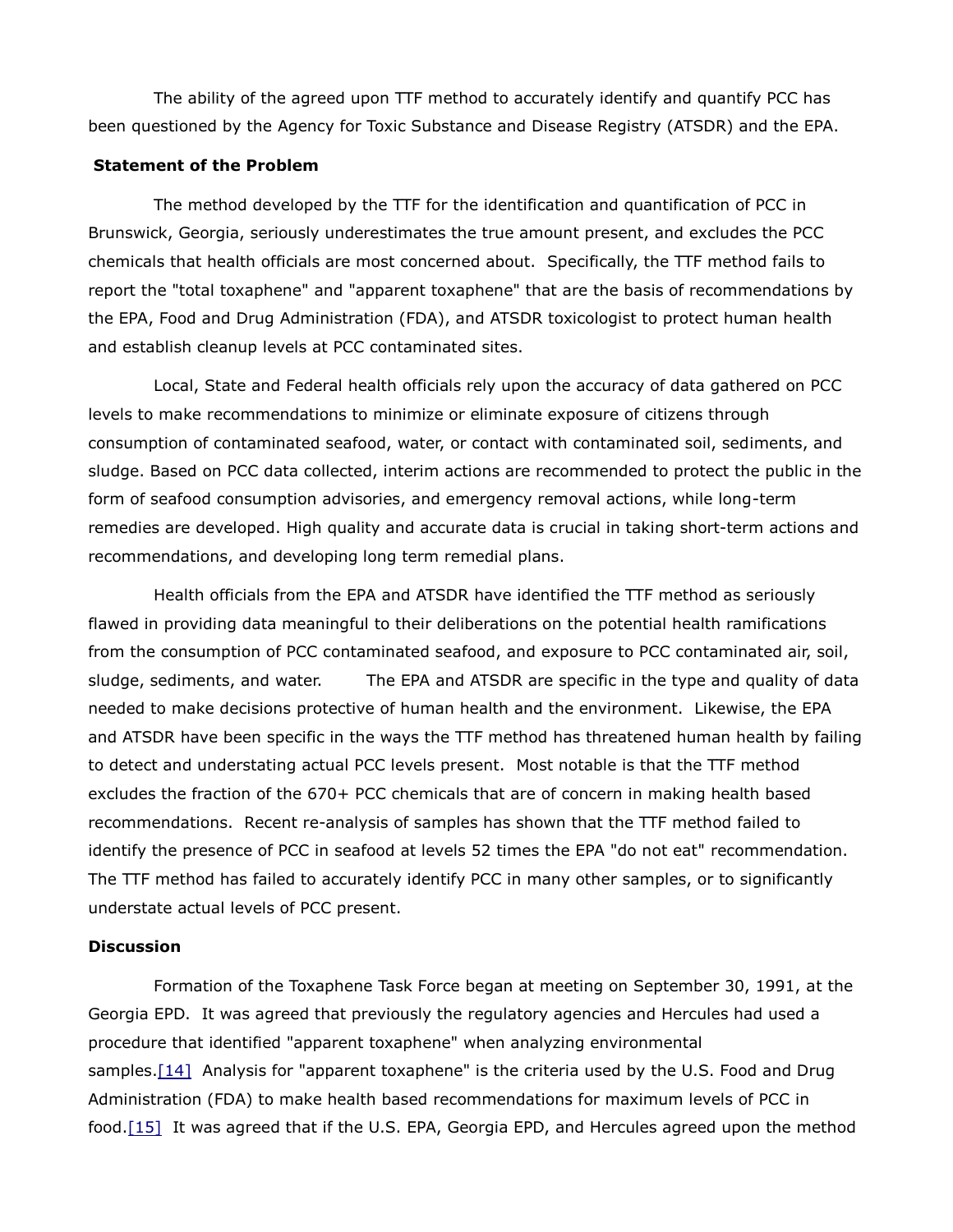and the findings of the task force, it would be used by the EPA for any work relating to the Superfund Site<sup>[16]</sup> or any RCRA matters pertaining to the Hercules facility involving toxaphene. It was proposed that those in attendance meet again to review the work of the task force and to discuss whether the samples do, in fact, reflect toxaphene or some other product. Clearly, a decision was made at the meeting to develop a PCC analytical method different from the health-based method currently in use.

The report of TTF, released June 4, 1993, was described as a very limited study of toxaphene analysis of real samples collected at the Hercules facility in Brunswick, Georgia. [17] The TTF method was designed to identify and quantify "technical toxaphene", instead of the "total toxaphene" or "apparent toxaphene" used by toxicologist in determining the potential risk to human health and the environment.

The TTF made specific changes in the identification and quantification of PCC that result in a significant reduction of "total toxaphene" and "apparent toxaphene". Quantification was limited to the 4-6 major peaks on the "back half" of the toxaphene chromatogram while many of the prominent PCC's found in the "front half" are associated with unmodified technical toxaphene. $[18]$ , $[19]$ , $[20]$ , $[21]$  The TTF further excluded PCC from the quantification process by eliminating any peak which is larger in proportion to the other component peaks in the sample than in the toxaphene standard[.\[22\]](http://glynnenvironmental.org/oldsite/ToxapheneAnalysis.htm#_edn22) The U.S. Food and Drug Administration, in the "apparent toxaphene" method, instructs to include all peaks, and notes that relative heights and widths of matching peaks in the residue and reference standard will probably differ. [\[23\]](http://glynnenvironmental.org/oldsite/ToxapheneAnalysis.htm#_edn23)

One chemist from the U.S. EPA noted that the "latter peaks" in samples were decreased and the "early peaks" were increased in environmental samples from Brunswick, and that the TTF method may seriously underestimate the true concentration of toxaphene[.\[24\],](http://glynnenvironmental.org/oldsite/ToxapheneAnalysis.htm#_edn24)[\[25\]](http://glynnenvironmental.org/oldsite/ToxapheneAnalysis.htm#_edn25) Because early and disproportionate peaks are eliminated from the quantification in the TTF method, it produces much lower PCC quantification results than those found using the U.S EPA approved Contract Laboratory Program (CLP) analytical method. The U.S. EPA Region 4 Environmental Services Division Laboratory analyzed split samples by the TTF method and a contracted laboratory by the U.S. EPA approved CLP method. Results showed that the TTF method either failed to detect PCC or only identified as little as 3.2% of the PCC present[.\[26\]](http://glynnenvironmental.org/oldsite/ToxapheneAnalysis.htm#_edn26)

Seafood samples collected in 1997 by the Georgia Department of Natural Resources, and analyzed by the Georgia Environmental Protection Division using the TTF method, were reanalyzed by the Skidaway Institute[.\[27\]](http://glynnenvironmental.org/oldsite/ToxapheneAnalysis.htm#_edn27) While PCC was not detected in any sample (n=56) using the TTF method, Skidaway detected PCC in every sample up to 26 parts per million (PPM). Even when the EPA "do not eat" levels of 0.5 PPM was exceeded by 52 times, PCC was reported as "not detectable" in fish by the TTF method[.\[28\]](http://glynnenvironmental.org/oldsite/ToxapheneAnalysis.htm#_edn28) The Food and Drug Administration (FDA) has a maximum allowable PCC level of 5 PPM in commercially caught seafood sold in the United States,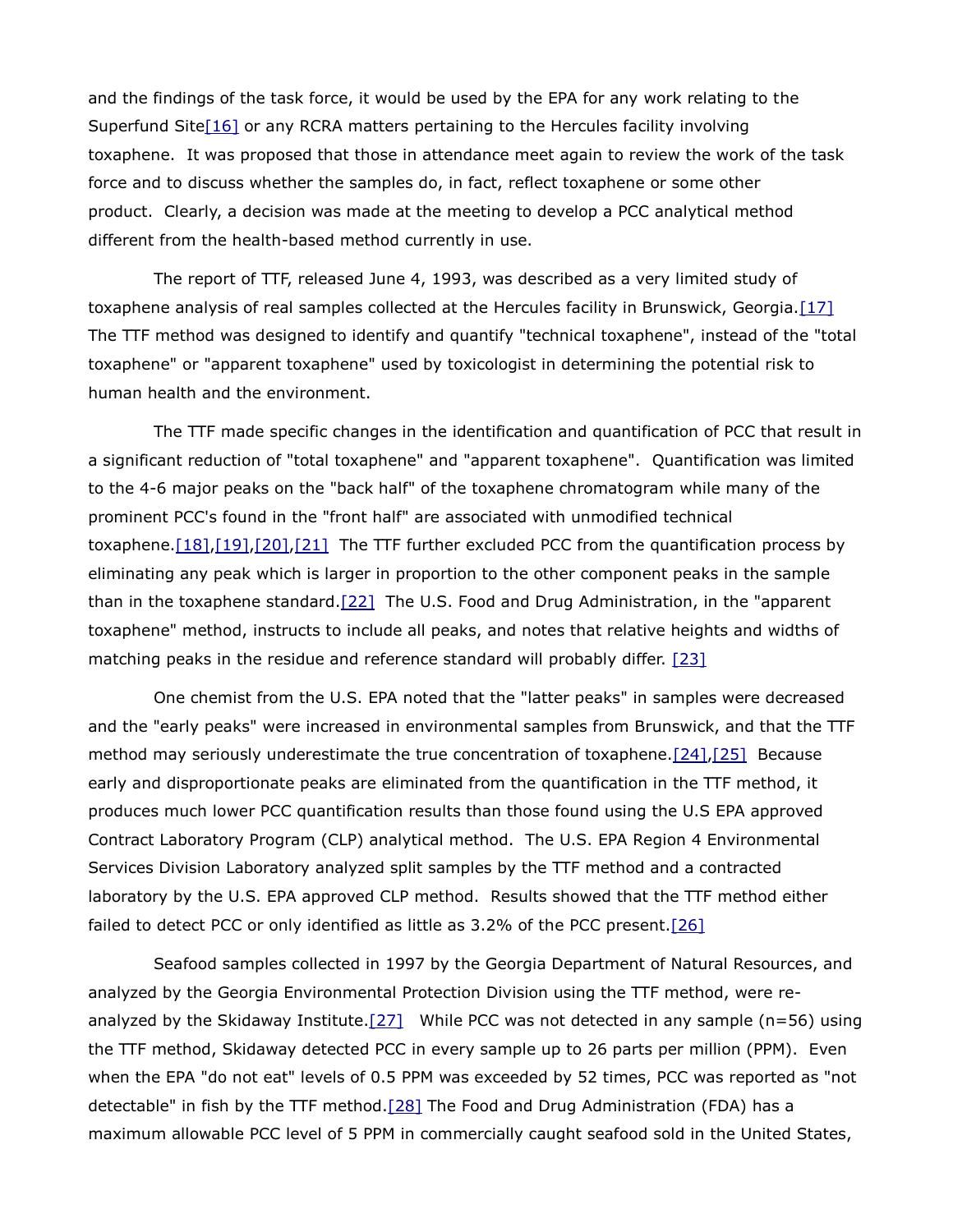until revoked in 1993[.\[29\]](http://glynnenvironmental.org/oldsite/ToxapheneAnalysis.htm#_edn29) In addition, in setting the FDA level, it makes the assumption that the seafood will be diluted in the Nation's food basket. The FDA also explicitly states that FDA maximum allowable levels are not to be applied to a seafood source consumed by the local population. The TTF method failed to find PCC at over five-times the FDA commercial level, yet commercial seafood harvest continues within the areas. Under the Federal Insecticide, Fungicide, and Rodenticide Act (FIFRA), food tolerance restrictions for toxaphene (PCC) range from 0.1 to 7 ppm. Therefore, the failure of the TTF method to detect toxaphene at levels meaningful to the protection of human health and the environment presents local health threats and may have national significance.

ATSDR evaluated the data produced by the TTF method and found many concerns over it use[.\[30\]](http://glynnenvironmental.org/oldsite/ToxapheneAnalysis.htm#_edn30) The TTF method failed to accurately identify and quantify a known amount of the PCC in the calibration standard. They found that the composition of the weathered PCC in fish differs from that in the technical-grade PCC, and the PCC adsorbed on soil may have a different bioavailability than technical-grade PCC. In addition, the TTF method seems to eliminate the option to conduct a total area method that estimates the PCC concentration from all peaks in the chromatogram[.\[31\]](http://glynnenvironmental.org/oldsite/ToxapheneAnalysis.htm#_edn31) The ATSDR concluded that the use of the "back half" peak method (TTF method) is likely to result in significant underestimation of PCC concentration, and the estimated dose could be 10 times higher if historical data are taken into account for dose estimation[.\[32\]](http://glynnenvironmental.org/oldsite/ToxapheneAnalysis.htm#_edn32) ATSDR recommended that sensitive and specific methods, such as electron capture negative ion mass spectrometry (GC-ECNIMS) be used for the evaluation of toxaphene in fish and sediment.

Local, State, and Federal health officials depend on PCC data from the EPA, EPD, and Hercules Incorporated, in preparing remedial plans and making recommendations to potentially exposed citizens around contaminated areas. In addition, the Georgia EPD will NOT make a consumption recommendation without data[.\[33\]](http://glynnenvironmental.org/oldsite/ToxapheneAnalysis.htm#_edn33) An analytical method that fails to find the chemical of concern or that seriously understates the actual levels present fails to protect human health. Bad data leads to bad decisions and recommendations by local, State, and Federal officials that result in health threatening exposure of the citizenry. The integrity of the Nations food basket is compromised by flawed analysis that allows contaminated seafood to be harvested and sold.

Corrective action plans required by the EPA and EPD are promulgated on protection of human health and the environment. Remedial actions that are based upon faulty or inaccurate data will fail to fulfill the intent of the law, which is to protect human health. Any analytical method that fails to find the chemical(s) of concern (COC) at levels meaningful to the protection of public health is a threat to public health. When a method is represented to be accurate at levels meaningful to public health and fails to detect COC's, and the COC is reported as not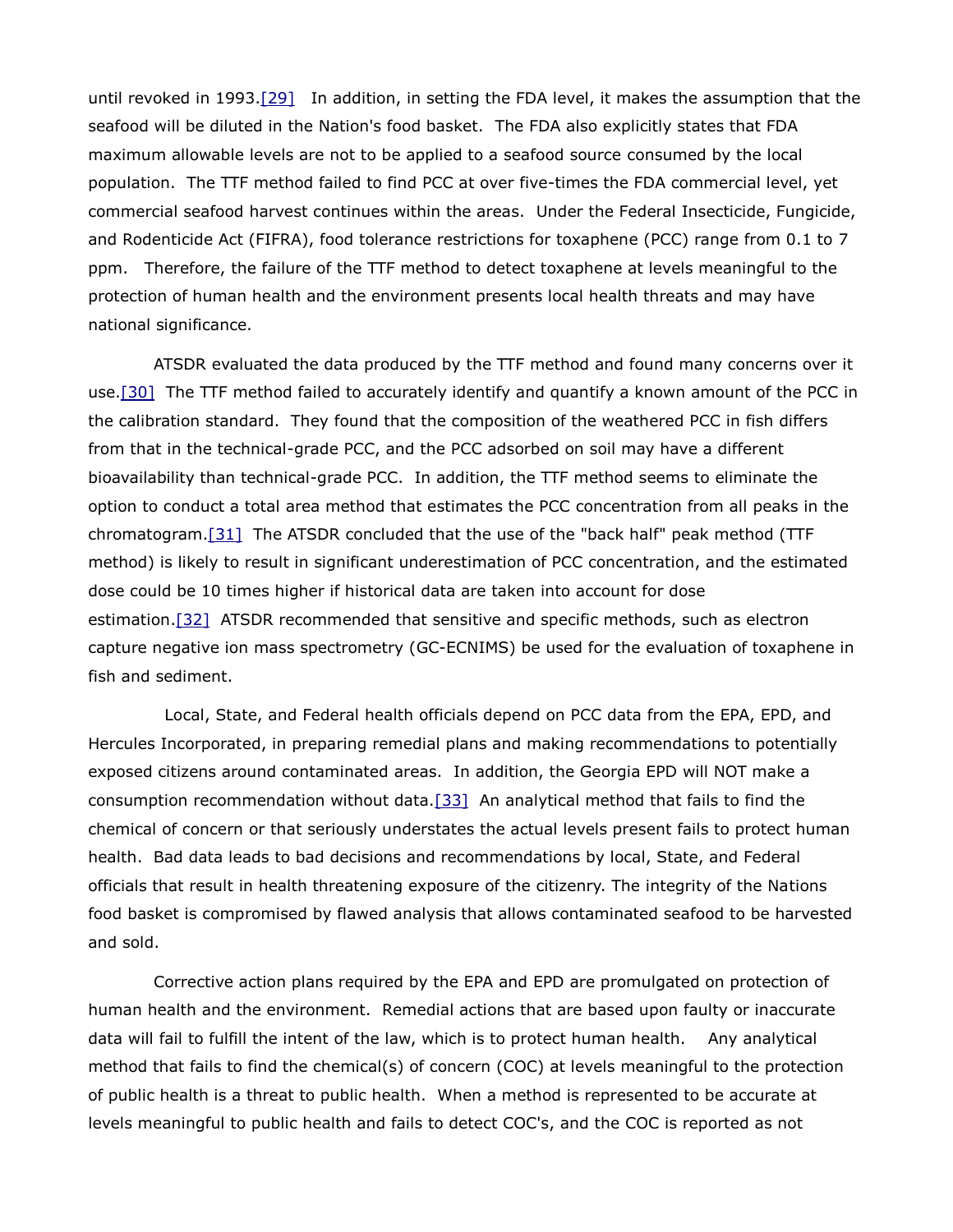present, public health is jeopardized by the false belief that the seafood, soil, water, or sediments are safe to consume or be exposed.

## **Conclusions**

The Glynn Environmental Coalition (GEC) believes that the U.S. EPA, Georgia EPD, and Hercules have entered into an agreement that failed to identify and under reported PCC levels present. This agreement has led to data that is a threat to human health and the environment because health agencies are making seafood consumption and soil, sediment, and sludge exposure recommendations based upon flawed data. In addition, remedial actions by the U.S. EPA and Georgia EPD will not be protective of human health and the environment because cleanup levels will not accurately reflect true levels of PCC present.

## **Recommendations**

The GEC is seeking the following remedy for PCC sampling that has not produced data meaningful to the protection human health .

1.) Order that all future PCC analysis and quantification be done using Gas Chromatography with Electron Capture and Electron Capture Negative Ionization Mass Spectrometric Detection (GC-ECD and GC-ECNI-MS) for environmental samples such as fin- and shellfish or other biota, soil, sediment, sludge, and water.

2.) Order that all analysis and quantification report "total" PCC levels present.

3.) Order sampling, analysis, and quantification of PCC by GC-ECNI-MS in all areas and media previously analyzed and quantified by the TTF method in Brunswick, Glynn County, Georgia.

Prepared by Daniel Parshley, Project Manager

Glynn Environmental Coalition, Inc.

P.O. Box 2443

Brunswick, Georgia 31521

**References**

[1]..... United States Environmental Protection Agency, National Priorities List (NPL). Terry Creek Dredge Spoils Areas/Hercules Outfall. April 1997

[\[2\].](http://glynnenvironmental.org/oldsite/ToxapheneAnalysis.htm#_ednref2).... Final Expanded Site Inspection, Hercules Terry Creek Dredge Spoil Area. January 15, 1997.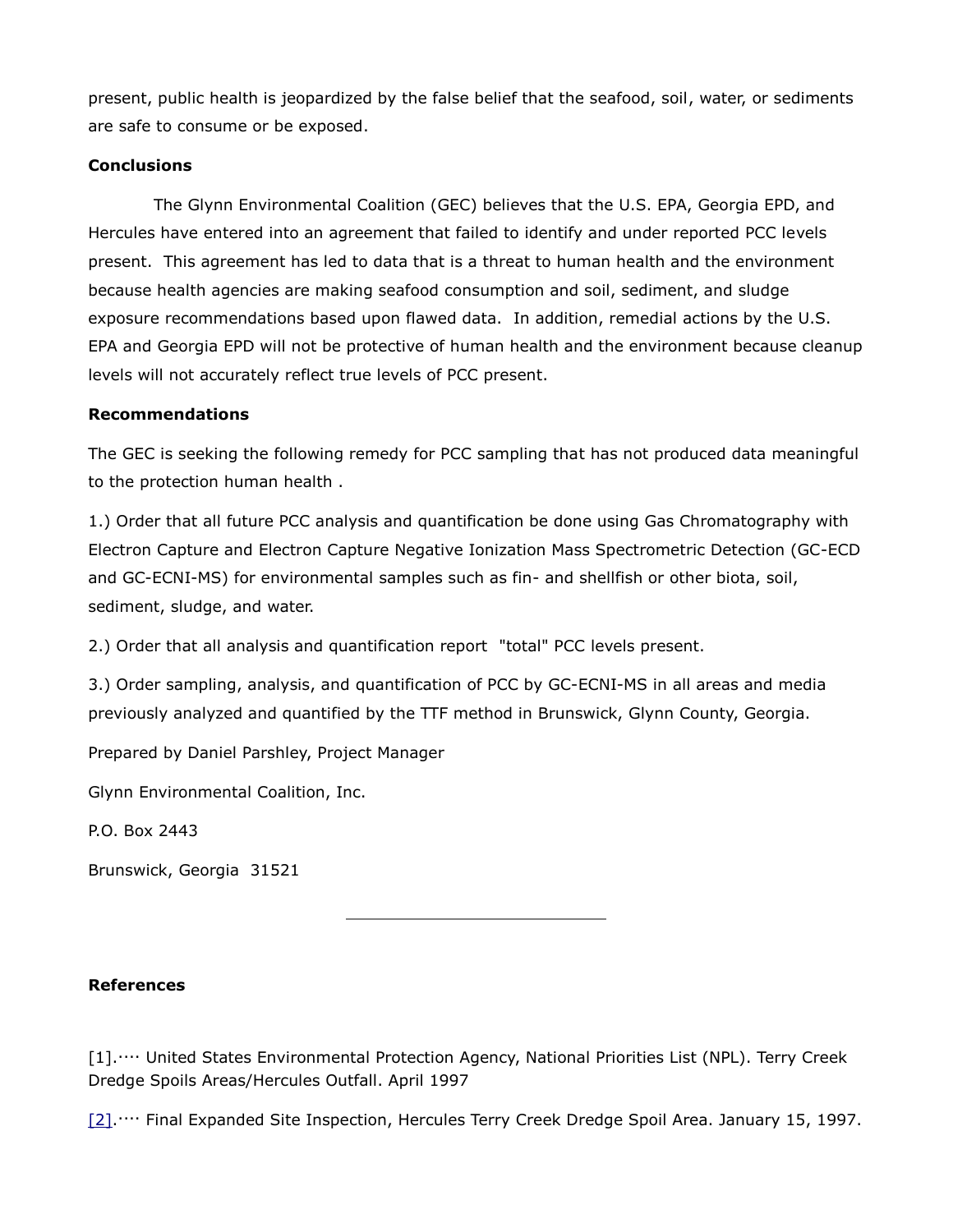[\[3\].](http://glynnenvironmental.org/oldsite/ToxapheneAnalysis.htm#_ednref3).... Toxicological Profile for Toxaphene. U.S. Department of Health and Human Services, Agency for Toxic Substance and Disease Registry. August 1996.

 $[4]$ ..... The Merck Index, 1989.

[\[5\].](http://glynnenvironmental.org/oldsite/ToxapheneAnalysis.htm#_ednref5)... Final Expanded Site Inspection, Hercules Terry Creek Dredge Spoil Area. January 15, 1997.

[6]..... Hercules Memo from P. J. Lundsford, October 3, 1980.

[7]..... U. S. Environmental Protection Agency Community Based Environmental Protection. March 1999.

[8]..... Hazardous Site Inventory, Environmental Protection Division, Georgia Department of Natural Resources.

[\[9\].](http://glynnenvironmental.org/oldsite/ToxapheneAnalysis.htm#_ednref9)... Frances J. Carlin, Jr., H. Lavon Revells, Danny L. Reed. The Application of Standard Methods for the Determination of Toxaphene in Environmental Media. Undated.

[\[10\].](http://glynnenvironmental.org/oldsite/ToxapheneAnalysis.htm#_ednref10)... Bennett, T.B., Jr., (Report) "Toxaphene Task Force", U. S. EPA, Region IV, Environmental **Services** 

Division, Athens, Georgia. June 4, 1993.

[11]..... Procedures for the determination of Toxaphene. August 14, 1997

[\[12\].](http://glynnenvironmental.org/oldsite/ToxapheneAnalysis.htm#_ednref12).... Letter from Timothy D. Hassett, Hercules Incorporated; to Leo Francendese, U.S. Environmental Protection Agency. August 20, 2000.

[\[13\].](http://glynnenvironmental.org/oldsite/ToxapheneAnalysis.htm#_ednref13)... Old Sterling Landfill, HSI # 10307, Response to NOD - Sampling and Analysis of Waste below the Water table. April 14, 2000.

[\[14\].](http://glynnenvironmental.org/oldsite/ToxapheneAnalysis.htm#_ednref14)... Law Environmental, Inter-Office Memorandum, from Leonard Ledbetter, to Douglas Keilman and Bruce Hough. October 11, 1991.

[\[15\].](http://glynnenvironmental.org/oldsite/ToxapheneAnalysis.htm#_ednref15)... U.S. Food and Drug Administration Center for Food Safety and Applied Nutrition Pesticide Residue Monitoring Database Users' Manual. April 2000.

[\[16\].](http://glynnenvironmental.org/oldsite/ToxapheneAnalysis.htm#_ednref16)... Hercules 009 Landfill Superfund Site, Brunswick, Glynn County, Georgia.

[\[17\].](http://glynnenvironmental.org/oldsite/ToxapheneAnalysis.htm#_ednref17).... Memorandum - Report of "Toxaphene Task Force". United States Environmental Protection Agency, Region IV, Environmental Services Division. June 4, 1993.

[\[18\].](http://glynnenvironmental.org/oldsite/ToxapheneAnalysis.htm#_ednref18)... Keith A. Maruya, Wakeham, S.G., Analysis of Toxaphene Residues in Sediment and *Fundulus* from Terry/Dupree Creek. Skidaway Institute of Oceanography, University System of Georgia. July 31, 1998.

[\[19\].](http://glynnenvironmental.org/oldsite/ToxapheneAnalysis.htm#_ednref19)... Keith A. Maruya. Analysis of Toxaphene Residues in Fin- and Shellfish from Terry/Dupree Creek, Glynn County, Georgia. Skidaway Institute of Oceanography, University System of Georgia. June 16, 2000.